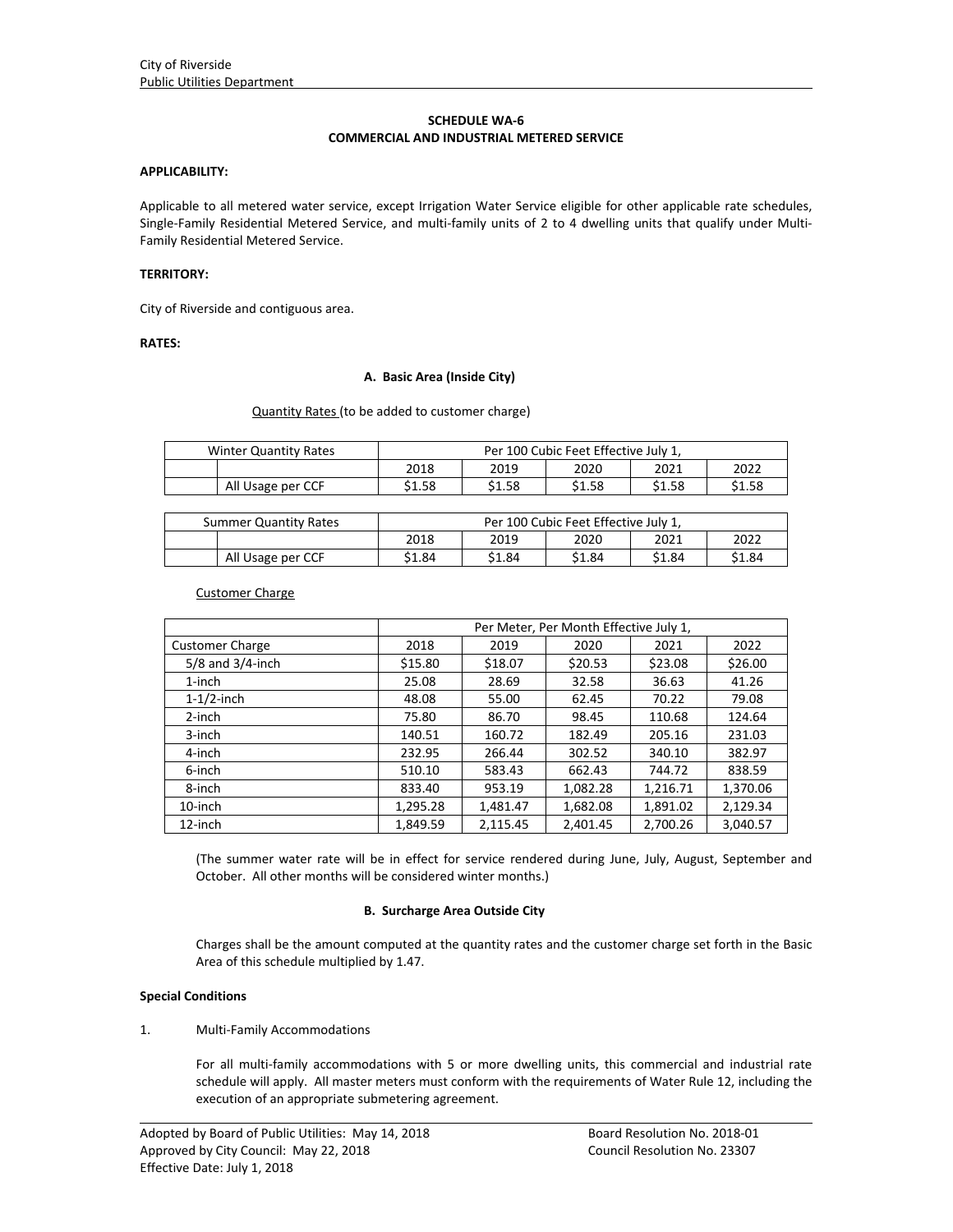### Scheduled WA‐6 General Metered Service ‐2‐

### 2. Water Conservation Surcharge

The rates and charges above are subject to a surcharge (Water Conservation Surcharge) as adopted via City Council Resolution No. 22675 on April 22, 2014 and such surcharge as in effect from time to time. The Water Conservation Surcharge will be applied to the Customer's total water usage charge including without limitation the quantity rates, customer and minimum charge for the applicable billing period.

- 3. Applicable Rate Schedule
	- a. Applicable Rate Schedule

For Customers applying for service at an existing service address, the Utility will assign a water rate schedule based on the characteristics of the service address. The Utility will presume that any water rate previously assigned to that service address is the appropriate schedule, unless the Customer requests a review for another applicable rate schedule, rate, or optional provision. In certain situations when a Customer does not qualify for a water rate previously assigned to that service address, the Utility will assign the applicable rate to the Customer. The Utility assumes no responsibility for advising the Customer of lower optional rates under existing schedules available as a result of the Customer's changes to the characteristics of the service address.

b. Change of Rate Schedule

A change to the applicable rate schedule may be made if the Utility determines that the Customer no longer qualifies for the assigned rate schedule. The change will become effective for service rendered after the next regular meter reading following verification and approval by the Utility of such eligibility. Any change in rate schedules pursuant to this section shall be made prospectively only.

4. Water General Fund Transfer

The Water General Fund Transfer is a component of every customer's water bill, and is a transfer of up to 11.5% of revenues from the Water Fund to the City's General Fund. On June 4, 2013, the voters of the City of Riverside approved the Water General Fund Transfer as a general tax, pursuant to Article 13.C of the California Constitution.

#### **ENERGY COST ADJUSTMENT FOR PUMPING WATER:**

The Quantity Rates shall be subject to an energy cost adjustment relating to increases and decreases in the cost of electric power for pumping water. This energy cost adjustment shall apply to each one hundred cubic feet (CCF) of sales to which Quantity Rates apply.

Determination of the adjustment factor shall be made at the beginning of each quarter, with the initial adjustment beginning February 1, 1983.

The energy cost adjustment shall be calculated by dividing the CCF of metered water sold in each quarter into the total dollar amount of fuel cost adjustments plus any base rate increases imposed by power suppliers for pumping water during that quarter:

<u> 1989 - Johann Stoff, amerikansk politiker (d. 1989)</u>

- A. Fuel cost adjustment charges by Southern California Edison Company.
- B. Fuel cost surcharge charges by City of Riverside.
- C. Base rate increase charges by Southern California Edison Company.\*
- D. Base rate increase charges by City of Riverside.\*

 $\sin(4+B+C+D)$  =  $\sin(3D)$  =  $\sin(3D)$  per CCF CCF (Metered Sales)